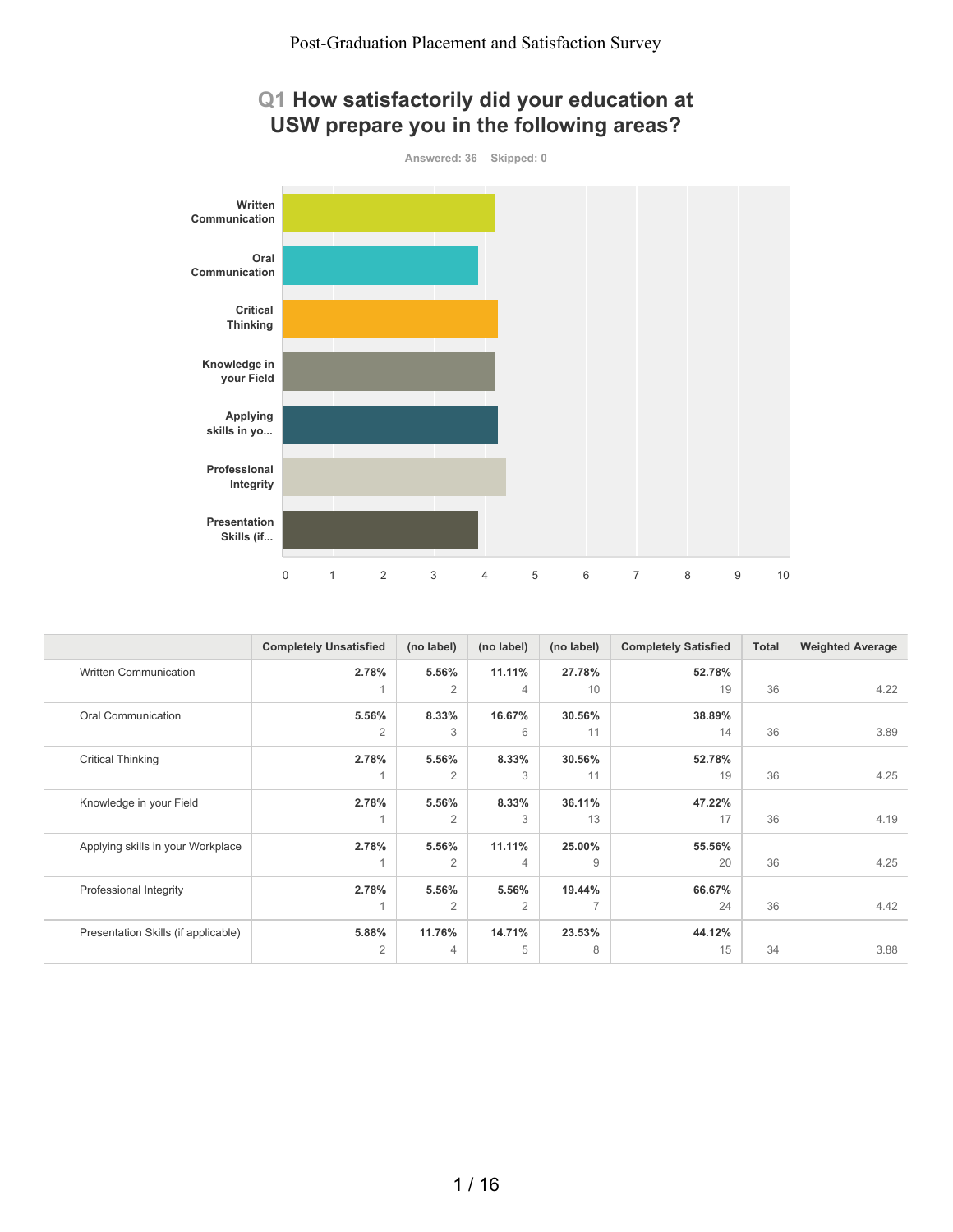

### **Q2 My MBA is in:**

| <b>Answer Choices</b>            | <b>Responses</b>         |
|----------------------------------|--------------------------|
| Accounting                       | 11.43%<br>$\overline{4}$ |
| Finance                          | 2.86%<br>1               |
| <b>Healthcare Administration</b> | 3<br>8.57%               |
| Law Enforcement and Corrections  | $0.00\%$<br>$\Omega$     |
| Marketing                        | 3<br>8.57%               |
| Research                         | 6<br>17.14%              |
| Self-Design                      | $\overline{7}$<br>20.00% |
| Sports Management                | 6<br>17.14%              |
| <b>Strategic Management</b>      | 5<br>14.29%              |
| <b>Total</b>                     | 35                       |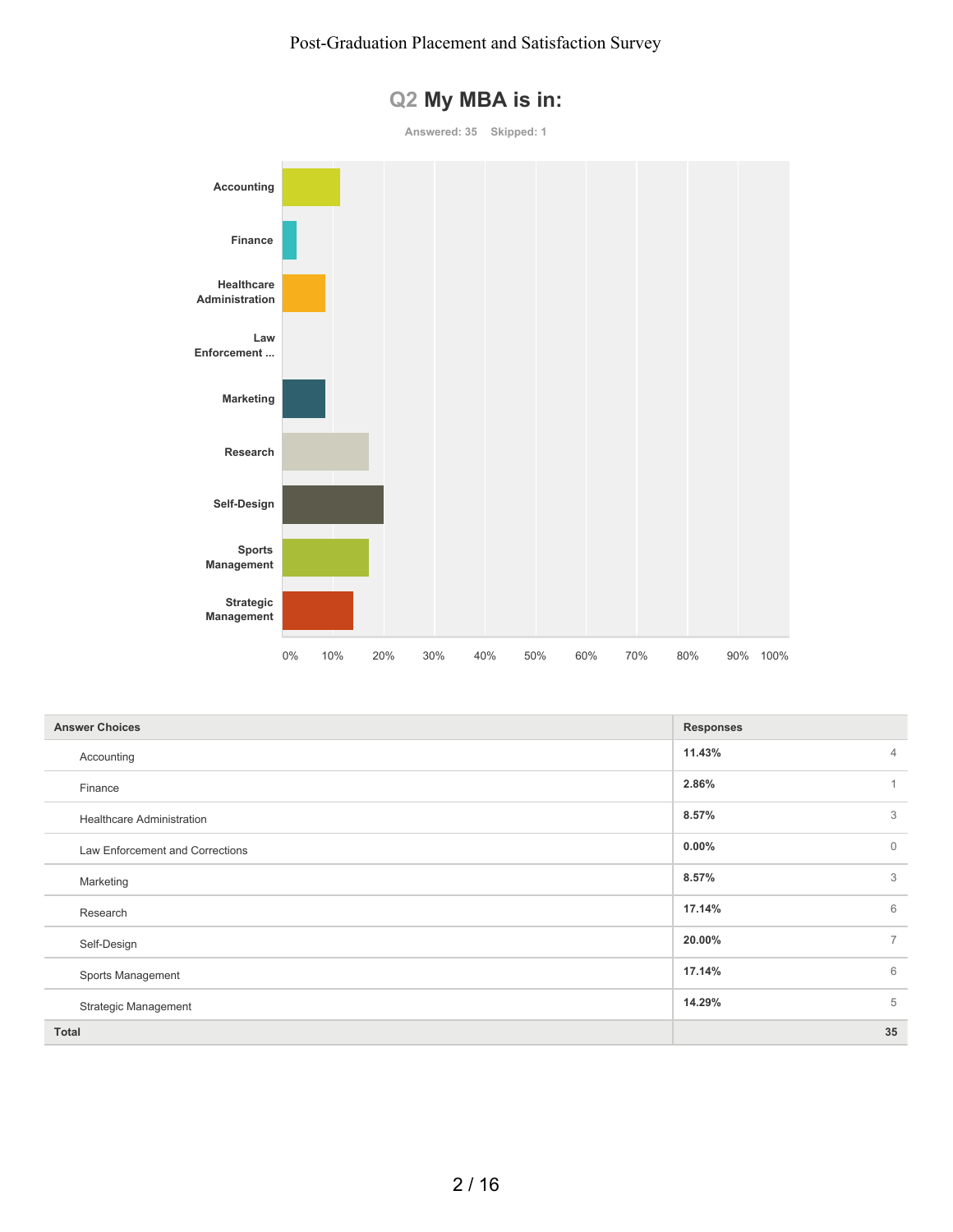### **Q3 Did you get a job in the field that you studied?**



| <b>Answer Choices</b> | <b>Responses</b> |    |
|-----------------------|------------------|----|
| Yes                   | 52.78%           | 19 |
| No                    | 47.22%           | 17 |
| <b>Total</b>          |                  | 36 |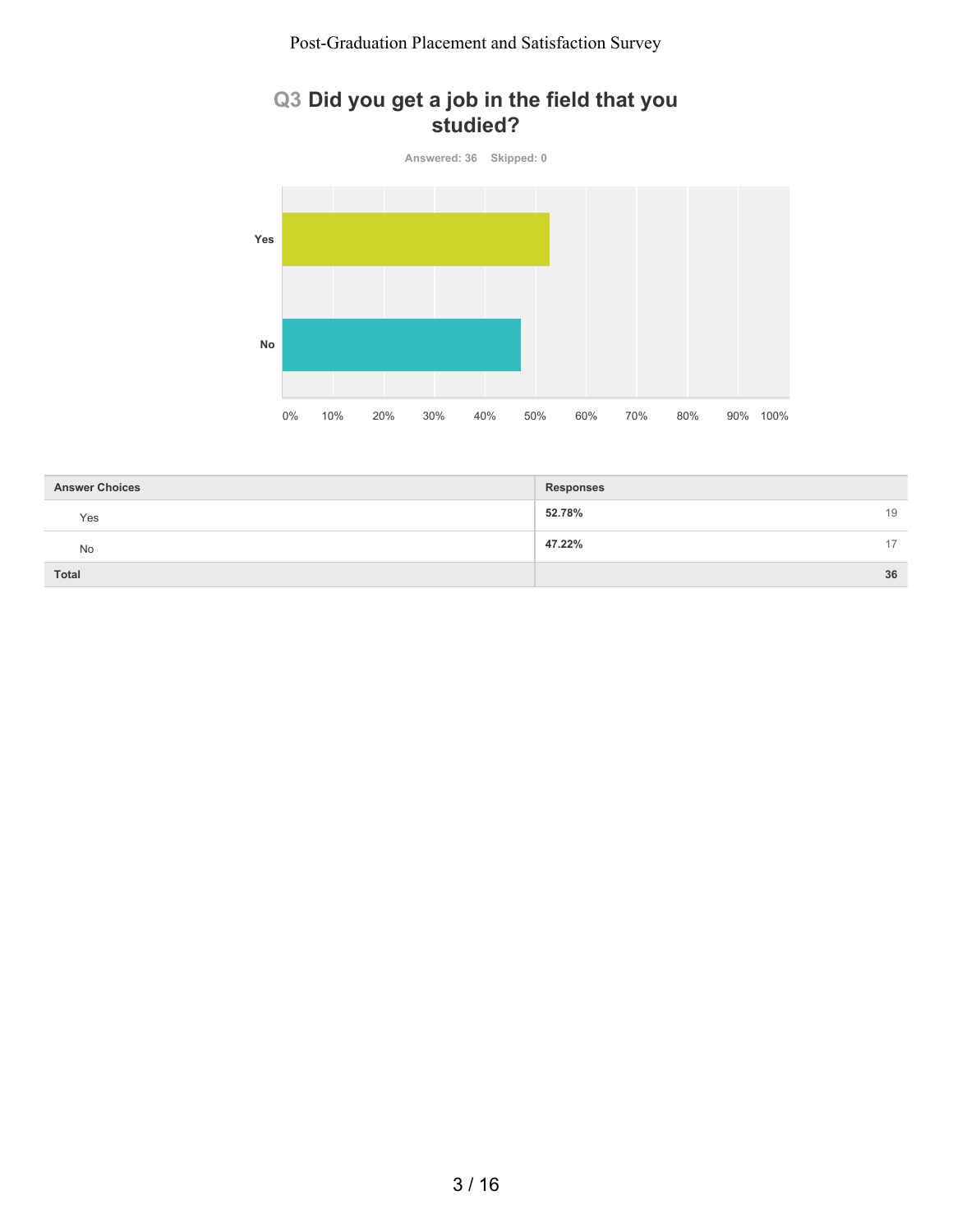### **Q4 If yes, are you working full-time or parttime in your field?**



| <b>Answer Choices</b> | <b>Responses</b>        |
|-----------------------|-------------------------|
| Full-time             | 95.45%<br>21            |
| Part-time             | 4.55%<br>$\overline{ }$ |
| <b>Total</b>          | 22                      |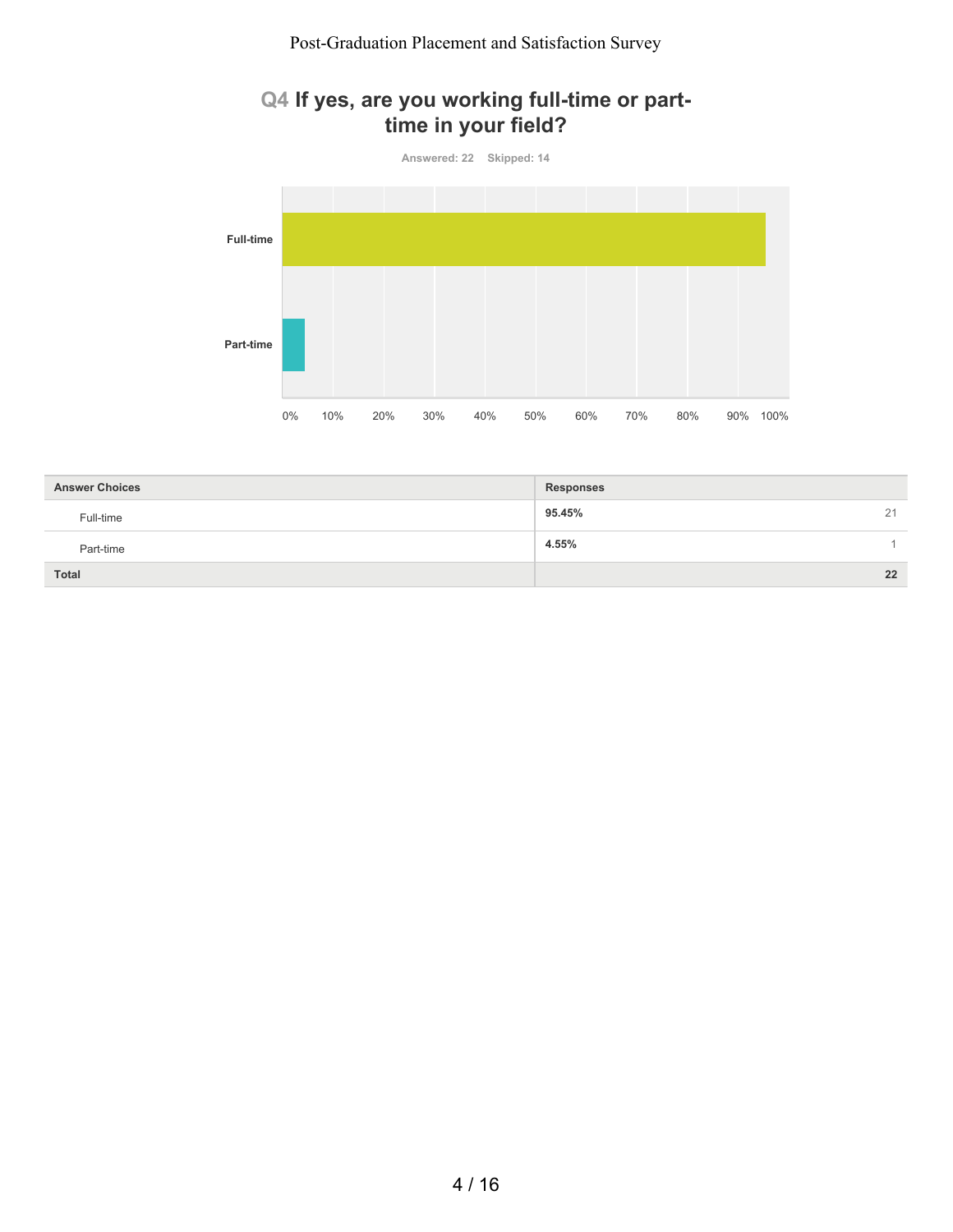

## **Q5 Annual Salary Range:**

| <b>Answer Choices</b> | <b>Responses</b> |                |
|-----------------------|------------------|----------------|
| \$10,000-\$19,999     | 6.45%            | $\overline{2}$ |
| \$20,000-\$29,999     | 12.90%           | $\overline{4}$ |
| \$30,000-\$39,999     | 9.68%            | 3              |
| \$40,000-\$49,999     | 9.68%            | 3              |
| \$50,000-\$59,999     | 6.45%            | $\overline{2}$ |
| \$60,000-\$69,999     | 16.13%           | 5              |
| \$70,000-\$79,999     | 12.90%           | $\overline{4}$ |
| \$80,000-\$89,999     | 9.68%            | 3              |
| \$90,000-\$99,999     | $0.00\%$         | $\mathbf{0}$   |
|                       | 16.13%           | 5              |
| More than \$100,000   |                  |                |
| Total                 |                  | 31             |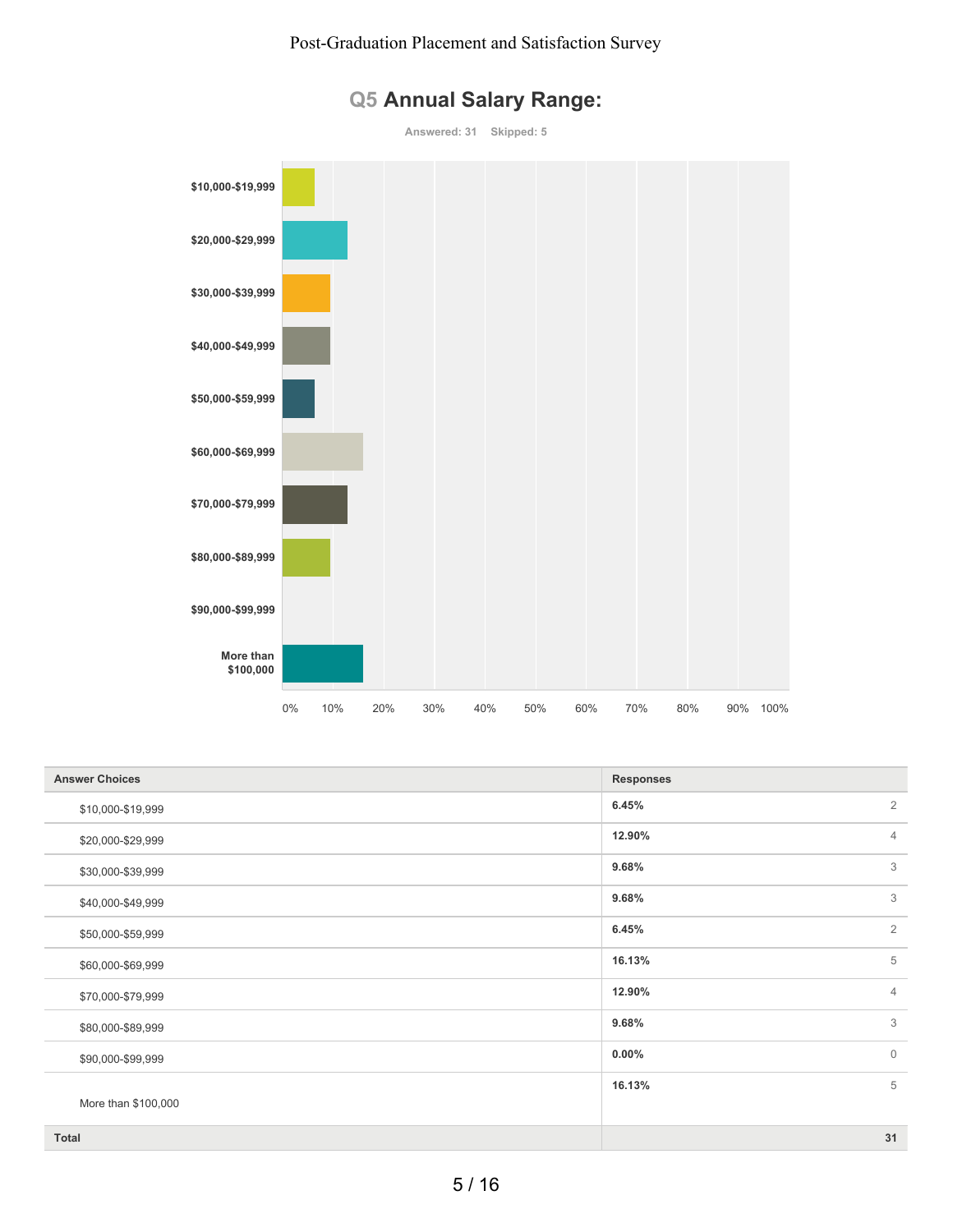# **Q6 Occupation:**

**Answered: 30 Skipped: 6**

| #  | <b>Responses</b>                                                              | <b>Date</b>        |
|----|-------------------------------------------------------------------------------|--------------------|
| 1  | I work for Moxtek, in the X-Ray division, as one of the engineering managers. | 7/20/2015 10:20 PM |
| 2  | Finance, accounting and management                                            | 6/20/2015 11:27 AM |
| 3  | <b>Business Manager</b>                                                       | 5/20/2015 8:58 PM  |
| 4  | Hospitality management                                                        | 5/19/2015 10:06 PM |
| 5  | <b>Healthcare Administration</b>                                              | 5/19/2015 4:31 PM  |
| 6  | Education                                                                     | 5/19/2015 8:49 AM  |
| 7  | Pilot                                                                         | 5/19/2015 8:41 AM  |
| 8  | Teacher                                                                       | 5/19/2015 8:26 AM  |
| 9  | Event organizer.                                                              | 5/19/2015 7:37 AM  |
| 10 | Recreation                                                                    | 5/19/2015 6:52 AM  |
| 11 | <b>Communications Manager</b>                                                 | 5/18/2015 8:27 PM  |
| 12 | Student still!                                                                | 5/18/2015 8:01 PM  |
| 13 | Teaching                                                                      | 5/18/2015 7:07 PM  |
| 14 | National Oilwell Varco (NOV) Field Sales Rep.                                 | 5/18/2015 5:45 PM  |
| 15 | <b>Business mgr</b>                                                           | 5/18/2015 4:25 PM  |
| 16 | Technology                                                                    | 5/18/2015 4:10 PM  |
| 17 | Management in small company                                                   | 5/18/2015 4:05 PM  |
| 18 | <b>TV/FILM</b>                                                                | 5/18/2015 3:48 PM  |
| 19 | accountant - executive management                                             | 5/18/2015 3:18 PM  |
| 20 | Corporate Oil & Gas Project Analyst                                           | 5/18/2015 3:16 PM  |
| 21 | Campus instructional specialist                                               | 4/30/2012 1:38 PM  |
| 22 | customer service rep                                                          | 4/23/2012 12:47 PM |
| 23 | Am working on an Information Science Degree, so I may get a librarian job.    | 4/22/2012 2:23 PM  |
| 24 | School Counselor                                                              | 4/20/2012 6:12 PM  |
| 25 | education                                                                     | 4/19/2012 12:12 PM |
| 26 | <b>Student Advisor</b>                                                        | 4/19/2012 9:10 AM  |
| 27 | School Guidance counselor                                                     | 4/19/2012 7:52 AM  |
| 28 | Unknown                                                                       | 4/18/2012 9:09 PM  |
| 29 | <b>Special Education Teacher</b>                                              | 4/18/2012 9:02 PM  |
| 30 | Environmental Laboratory                                                      | 4/18/2012 5:03 PM  |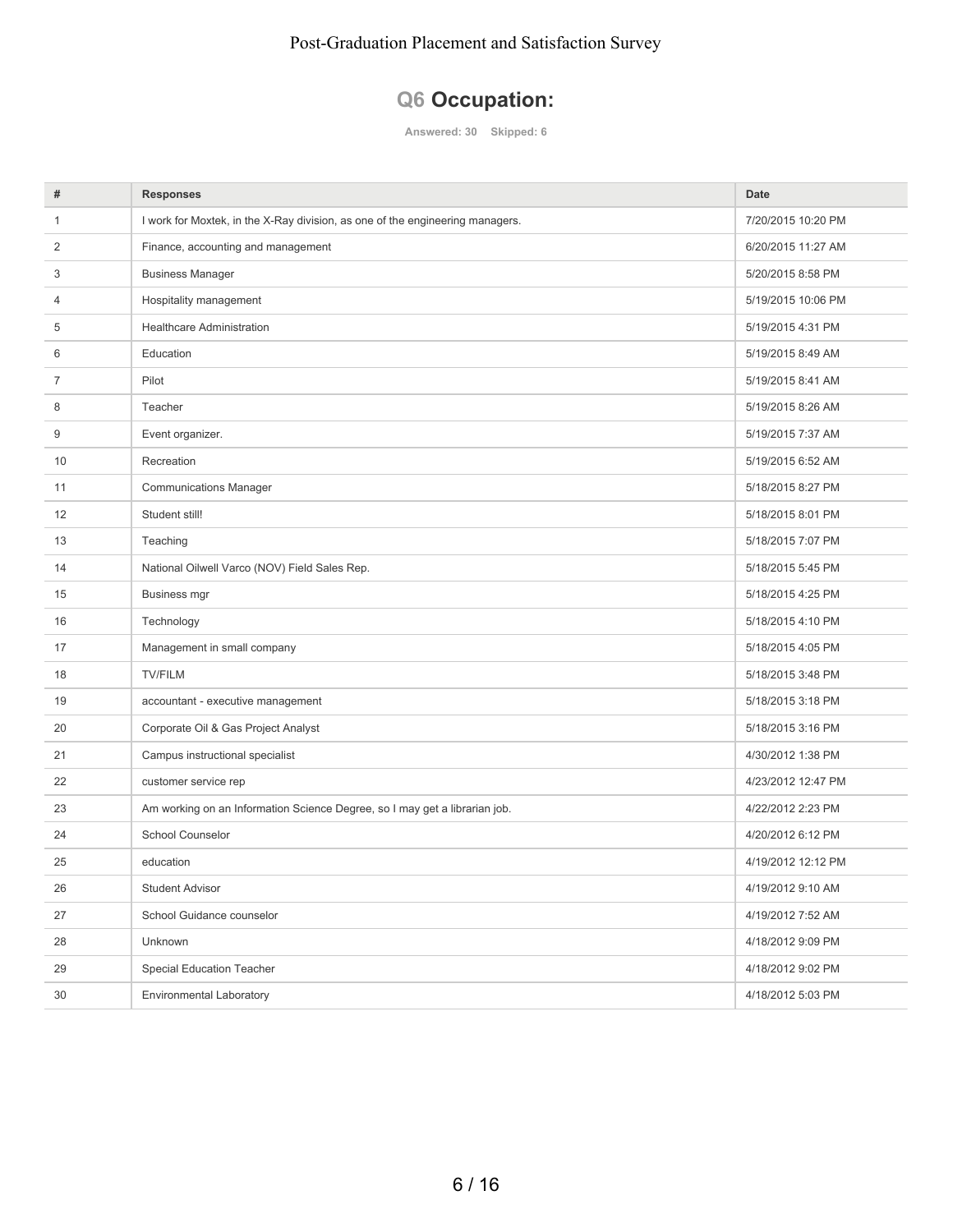# **Q7 Job Title:**

**Answered: 30 Skipped: 6**

| #              | <b>Responses</b>                                     | <b>Date</b>        |
|----------------|------------------------------------------------------|--------------------|
| $\mathbf{1}$   | Manager, Mechanical and Equipment Engineering, X-Ray | 7/20/2015 10:20 PM |
| 2              | Senior Financial Analyst                             | 6/20/2015 11:27 AM |
| 3              | Assistant Warden of Finance and Administration       | 5/20/2015 8:58 PM  |
| $\overline{4}$ | Assistant hotel manager                              | 5/19/2015 10:06 PM |
| 5              | Chief Administrative Officer                         | 5/19/2015 4:31 PM  |
| 6              | Teacher                                              | 5/19/2015 8:49 AM  |
| 7              | <b>Flight Crew</b>                                   | 5/19/2015 8:41 AM  |
| 8              | <b>Business Teacher</b>                              | 5/19/2015 8:26 AM  |
| 9              | Project Manager Guest Events. (Barcelona, Spain).    | 5/19/2015 7:37 AM  |
| 10             | <b>Rcreation Assistant</b>                           | 5/19/2015 6:52 AM  |
| 11             | Manager, Communications Business Partner             | 5/18/2015 8:27 PM  |
| 12             | Going to Cardiff metropolitan university             | 5/18/2015 8:01 PM  |
| 13             | Adjunct Lecturer                                     | 5/18/2015 7:07 PM  |
| 14             | National Oilwell Varco (NOV) Field Sales Rep         | 5/18/2015 5:45 PM  |
| 15             | Ceo                                                  | 5/18/2015 4:25 PM  |
| 16             | Webmaster                                            | 5/18/2015 4:10 PM  |
| 17             | <b>Chief Financial Officer</b>                       | 5/18/2015 4:05 PM  |
| 18             | 2nd Assistant Accountant                             | 5/18/2015 3:48 PM  |
| 19             | Controller                                           | 5/18/2015 3:18 PM  |
| 20             | <b>Project Controls Analyst</b>                      | 5/18/2015 3:16 PM  |
| 21             | $CIS$ k-5                                            | 4/30/2012 1:38 PM  |
| 22             | Csr                                                  | 4/23/2012 12:47 PM |
| 23             | Not currently employed.                              | 4/22/2012 2:23 PM  |
| 24             | Professional School Counselor                        | 4/20/2012 6:12 PM  |
| 25             | principal                                            | 4/19/2012 12:12 PM |
| 26             | Online Program Advisor                               | 4/19/2012 9:10 AM  |
| 27             | Counselor                                            | 4/19/2012 7:52 AM  |
| 28             | <b>Recruiting Specialist</b>                         | 4/18/2012 9:09 PM  |
| 29             | Resource English Teacher                             | 4/18/2012 9:02 PM  |
| 30             | Bacteriologist                                       | 4/18/2012 5:03 PM  |
|                |                                                      |                    |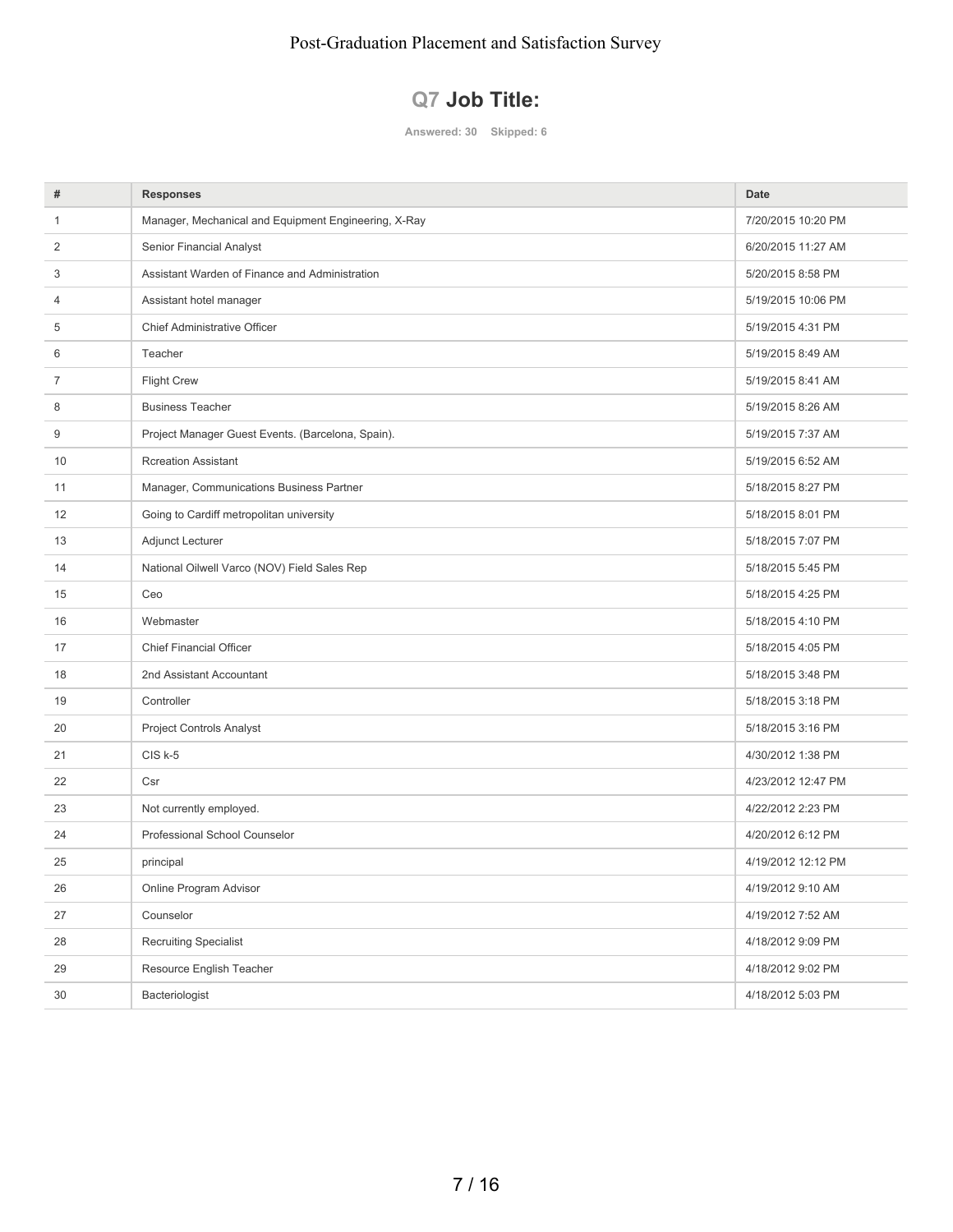### **Q8 How satisfied were you with the cost of tuition at USW?**



|            | <b>Completely Unsatisfied</b> | (no label) | (no label) | (no label)               | <b>Completely Satisfied</b> | <b>Total</b> | <b>Weighted Average</b> |
|------------|-------------------------------|------------|------------|--------------------------|-----------------------------|--------------|-------------------------|
| (no label) | 2.78%                         | 13.89%     | 30.56%     | 19.44%                   | 33.33%                      |              |                         |
|            |                               |            |            | $\overline{\phantom{a}}$ | $\sim$<br>-                 | 36           | 3.67                    |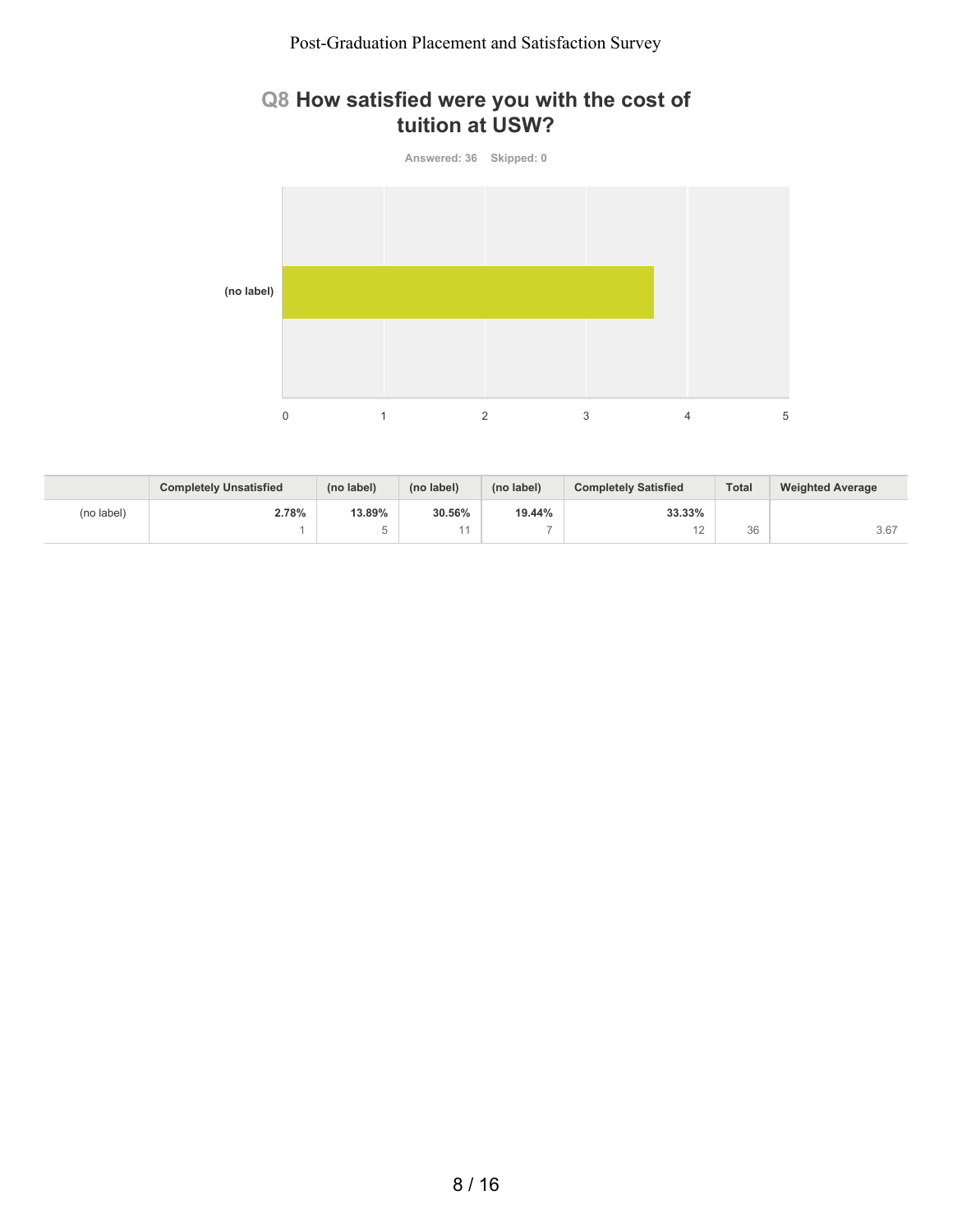### **Q9 If USW had offered a two-week residency overseas, how likely would you have been to participate?**



|            | <b>Not At All Likely</b> | (no label) | (no label) | (no label) | <b>Extremely Likely</b> | <b>Total</b> | <b>Weighted Average</b> |
|------------|--------------------------|------------|------------|------------|-------------------------|--------------|-------------------------|
| (no label) | 27.78%                   | 8.33%      | 13.89%     | 16.67%     | 33.33%                  |              |                         |
|            | 10                       |            |            |            | $\sim$<br>$\sim$        | 26<br>υu     | 3.19                    |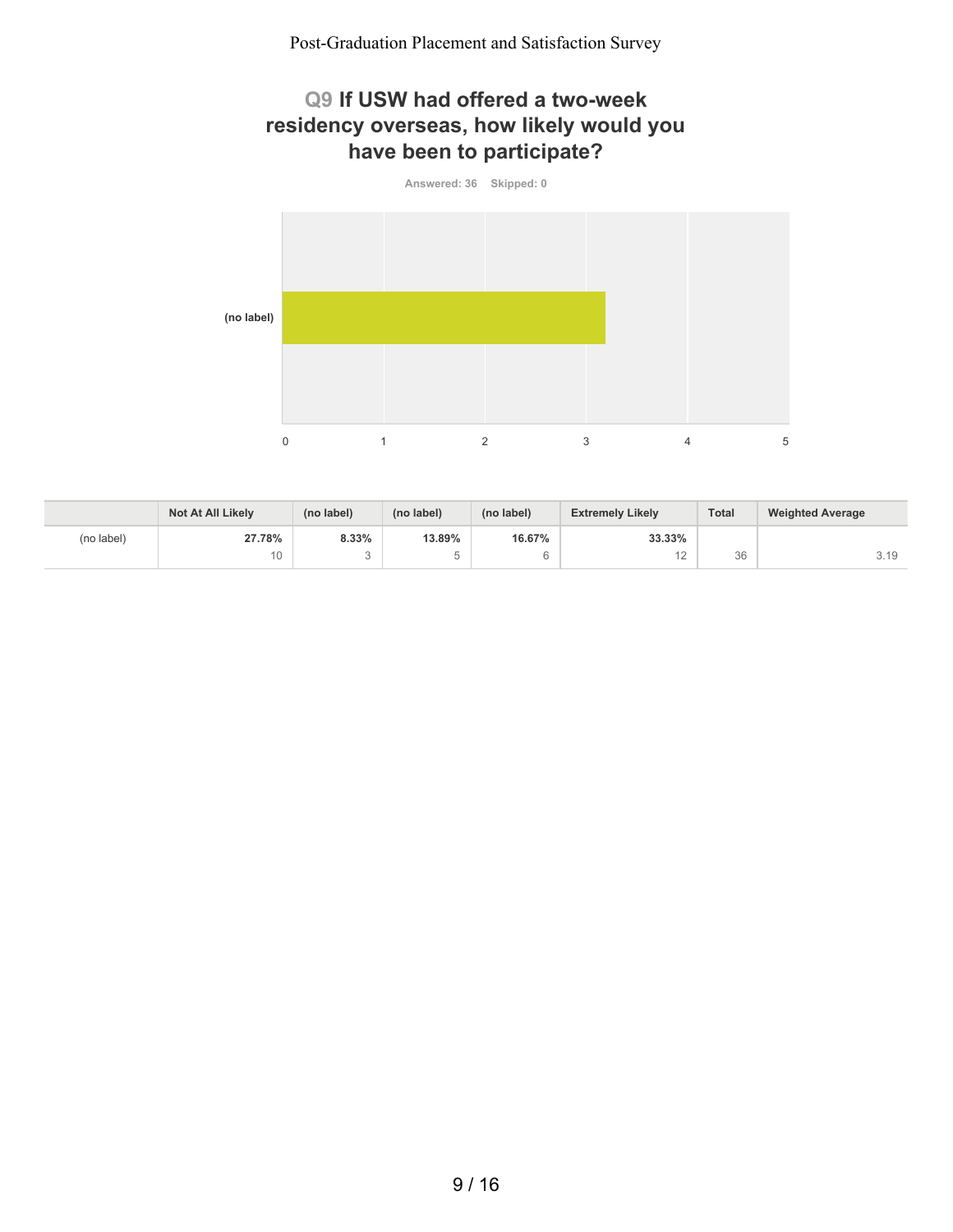### **Q10 How satisfied were you with the course instructors at USW?**



|            | <b>Completely Unsatisfied</b> | (no label) | (no label) | (no label)       | <b>Completely Satisfied</b> | <b>Total</b> | <b>Weighted Average</b> |
|------------|-------------------------------|------------|------------|------------------|-----------------------------|--------------|-------------------------|
| (no label) | $0.00\%$                      | 5.56%      | 5.56%      | 33.33%           | 55.56%                      |              |                         |
|            |                               |            |            | $\sqrt{2}$<br>⊢∠ | 20                          | 36           | 4.39                    |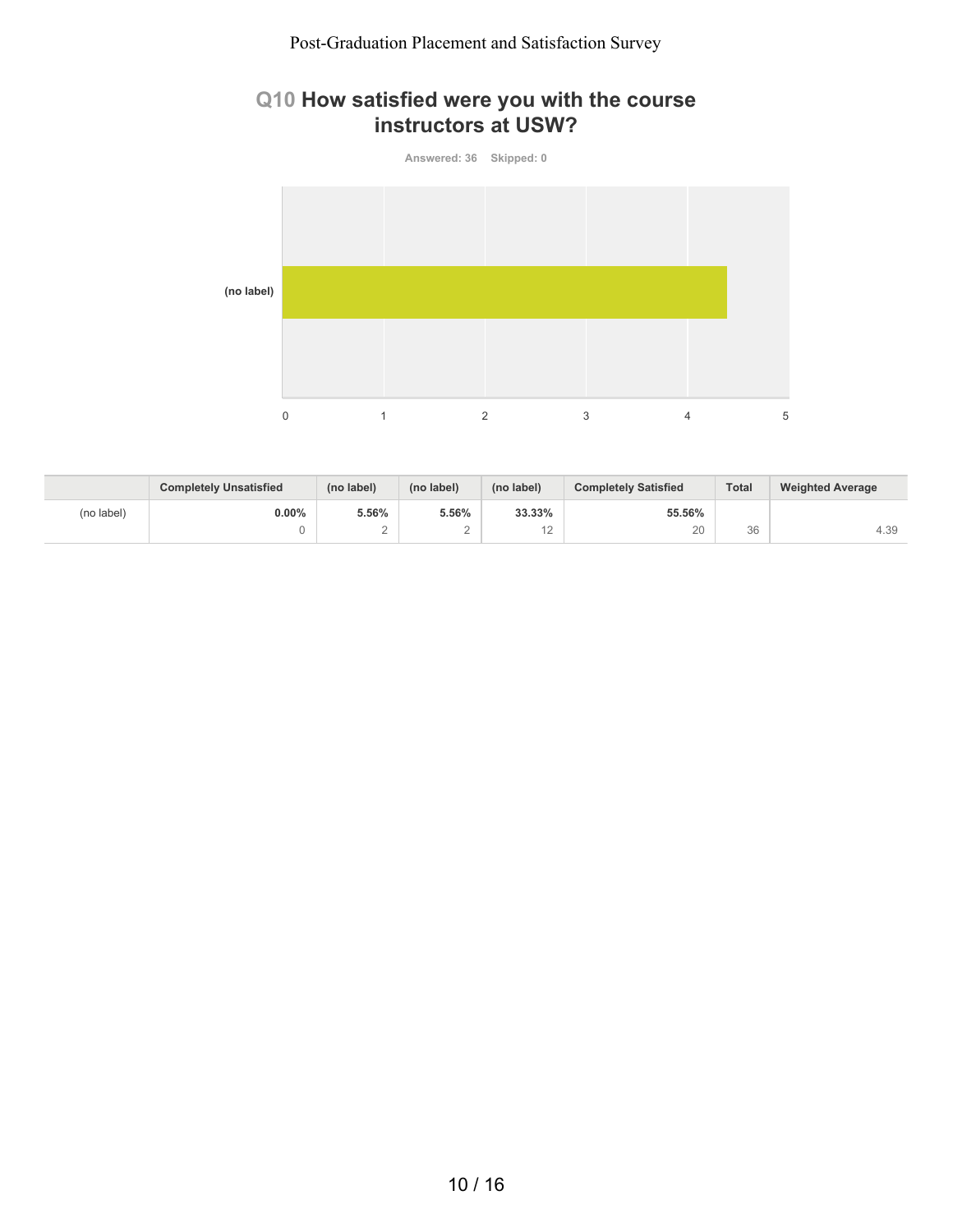### **Q11 How satisfied are you with your degree from USW?**



|            | <b>Completely Unsatisfied</b> | (no label) | (no label) | (no label)               | <b>Completely Satisfied</b> | <b>Total</b> | <b>Weighted Average</b> |
|------------|-------------------------------|------------|------------|--------------------------|-----------------------------|--------------|-------------------------|
| (no label) | $0.00\%$                      | $0.00\%$   | 13.89%     | 19.44%                   | 66.67%                      |              |                         |
|            |                               |            |            | $\overline{\phantom{a}}$ | 24                          | 36           | 4.53                    |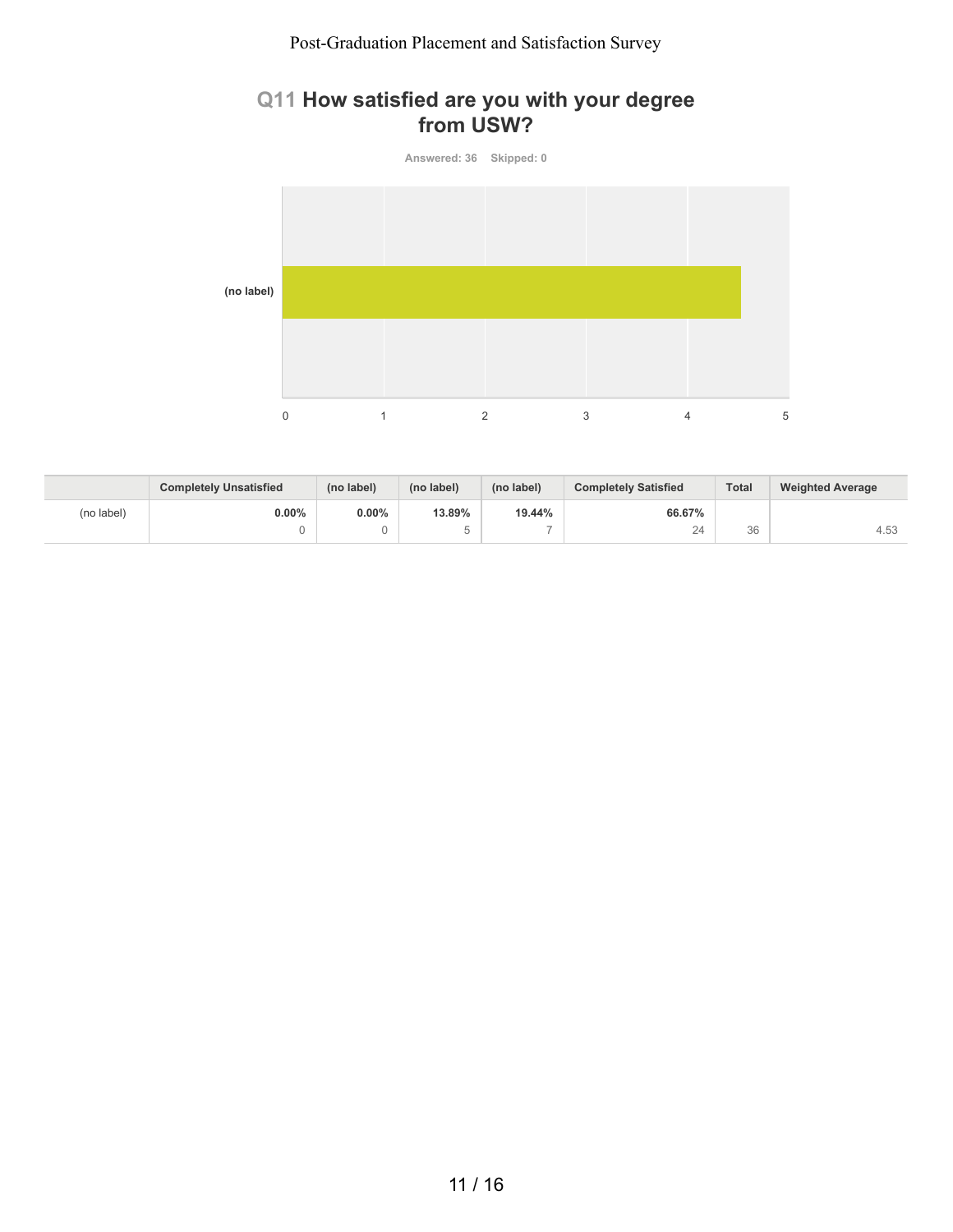# **Q12 How likely are you to recommend your degree program to a colleague or friend?**



|            | Not At All Likely | (no label) | (no label)      | (no label) | <b>Extremely Likely</b> | Total    | <b>Weighted Average</b> |
|------------|-------------------|------------|-----------------|------------|-------------------------|----------|-------------------------|
| (no label) | 2.78%             | 8.33%      | 5.56%           | 25.00%     | 58.33%                  |          |                         |
|            |                   | $\sim$     | $\sqrt{2}$<br>∼ | u          | $\bigcap A$<br>-        | 36<br>υU | 4.28                    |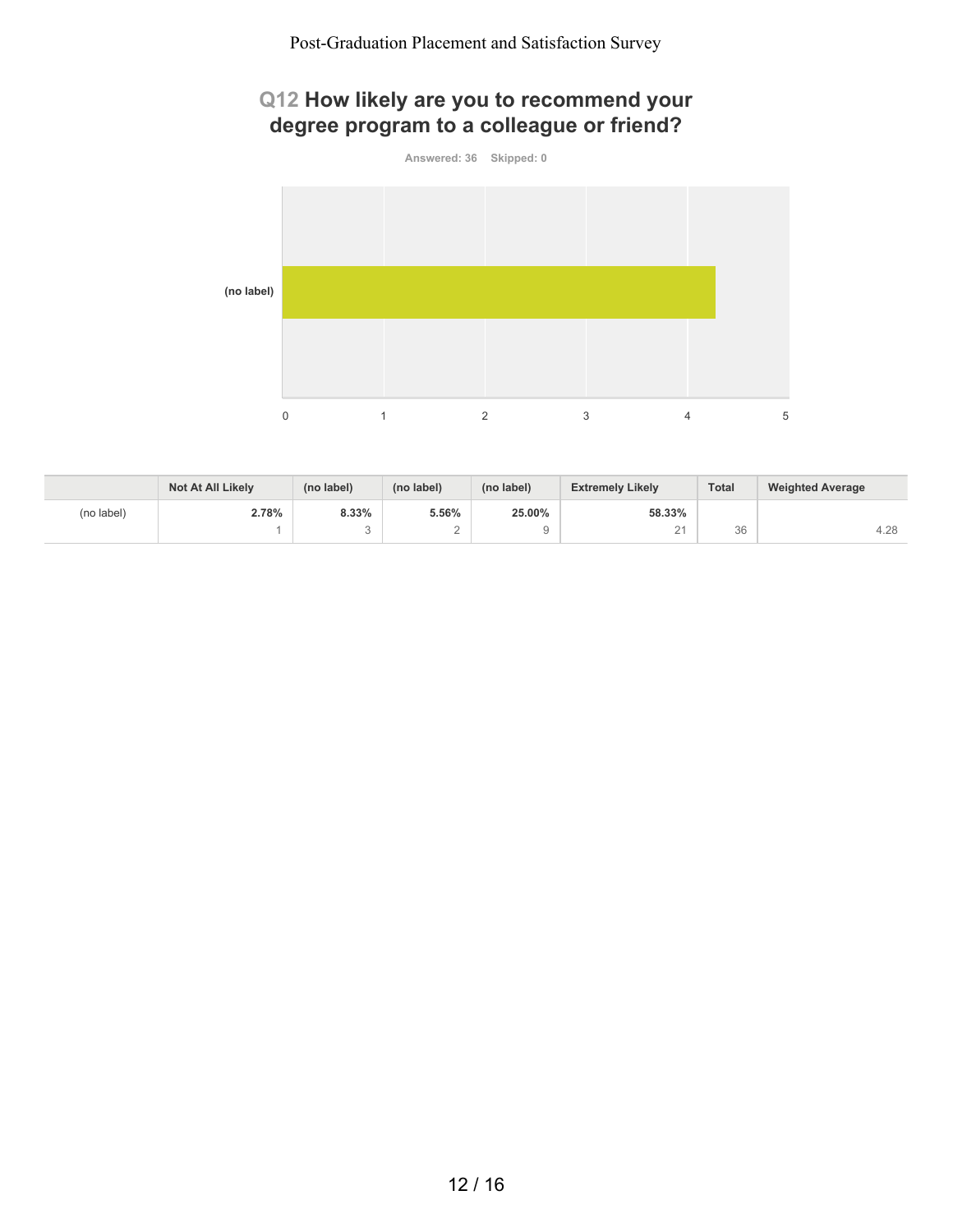#### **Q13 How likely are you to pursue a Doctoral Degree in Business?**



|            | Not At All Likely | (no label) | (no label) | (no label) | <b>Extremely Likely</b> | <b>Total</b>          | <b>Weighted Average</b> |
|------------|-------------------|------------|------------|------------|-------------------------|-----------------------|-------------------------|
| (no label) | 11.43%            | 5.71%      | 31.43%     | 17.14%     | 34.29%                  |                       |                         |
|            |                   | ∼          |            |            | ے ا                     | $\cap$ $\Gamma$<br>JU | 3.57                    |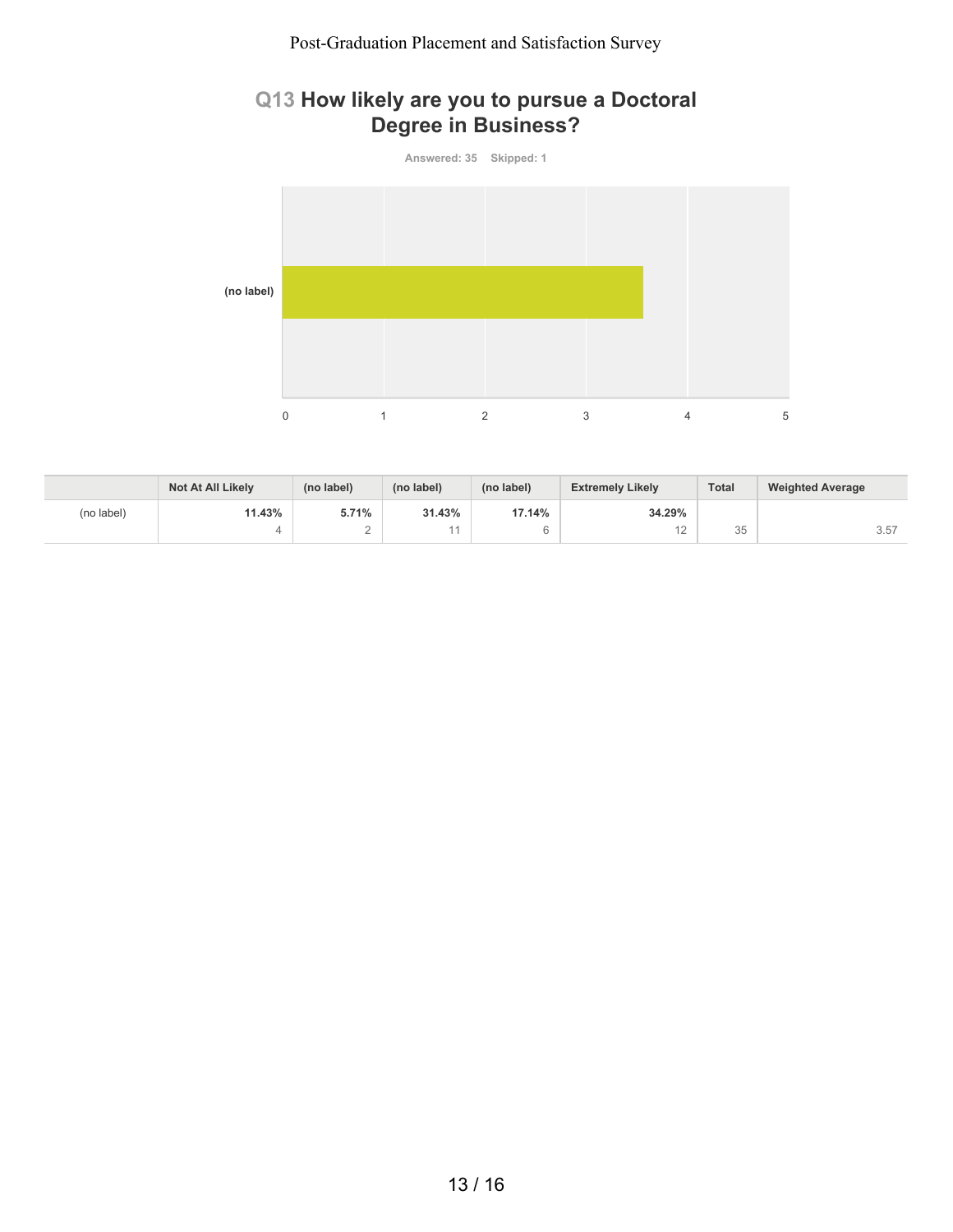### **Q14 If USW offered a Doctorate in Business Administration(DBA),would you be interested in pursuing this degree?**



| <b>Answer Choices</b>        | <b>Responses</b>         |
|------------------------------|--------------------------|
| Yes                          | 83.33%<br>20             |
| No                           | 16.67%<br>$\overline{4}$ |
| <b>Total Respondents: 24</b> |                          |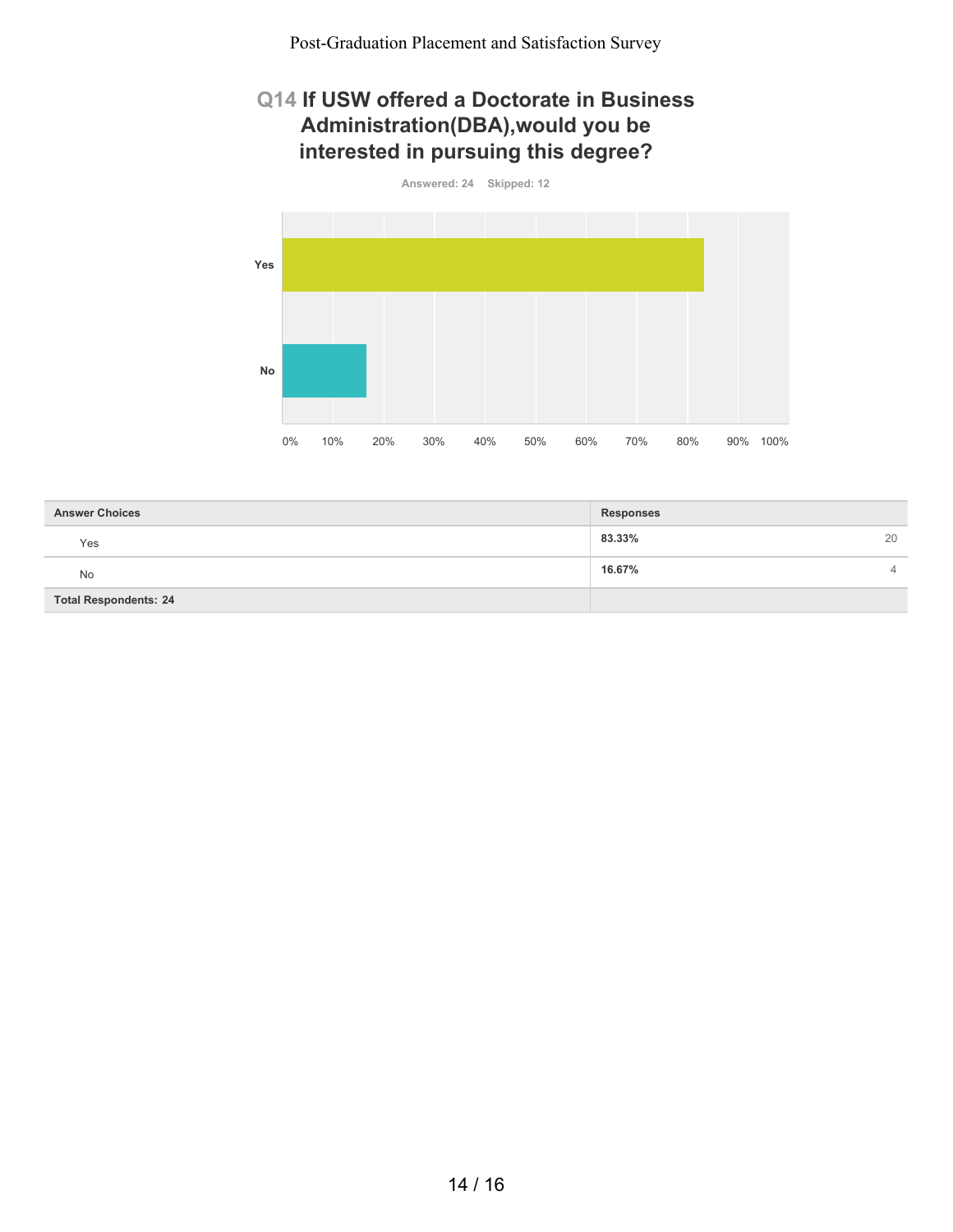## **Q15 How likely are you to recommend the University of the Southwest to a colleague or friend?**



|            | <b>NotAt All Likely</b> | (no label) | (no label) | (no label) | <b>Extremely Likely</b> | <b>Total</b> | <b>Weighted Average</b> |
|------------|-------------------------|------------|------------|------------|-------------------------|--------------|-------------------------|
| (no label) | 5.56%                   | 2.78%      | 11.11%     | 25.00%     | 55.56%                  |              |                         |
|            | ∸                       |            |            |            | 20                      | 36           | 10 <sup>2</sup><br>4.22 |